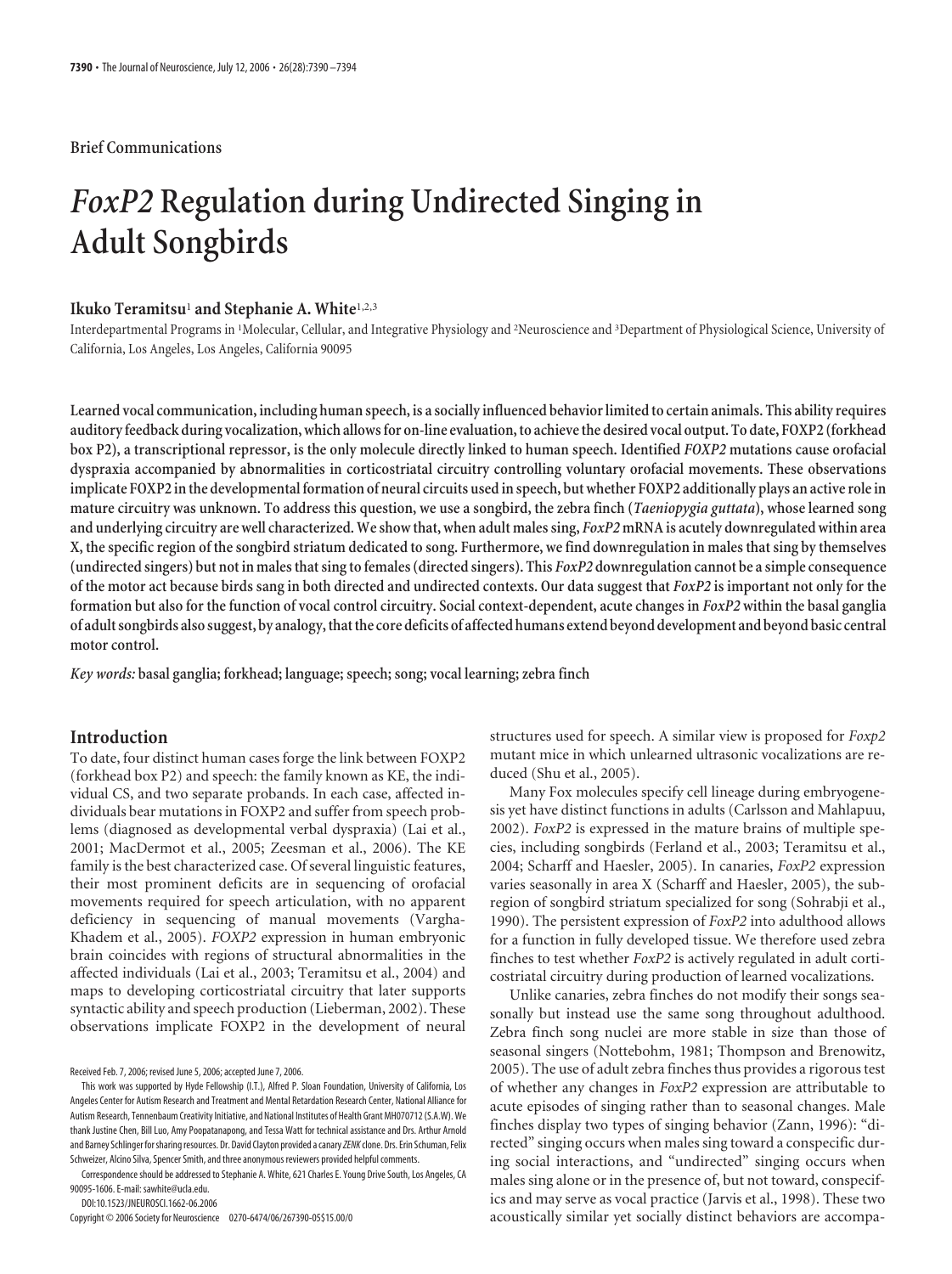nied by distinct brain activation patterns (Jarvis et al., 1998; Hessler and Doupe, 1999). Analysis of *FoxP2* in males singing directed versus undirected song could reveal whether any changes in neural expression reflect the basic motor act of singing or the social context in which singing occurs. We use these features of zebra finch song to demonstrate on-line regulation of *FoxP2* mRNA in area X of adults. We observe this regulation during undirected, but not directed, singing. Our results suggest that FoxP2 has a postdevelopmental function within corticostriatal circuitry. Furthermore, the influence of social context on *FoxP2* suggests that this regulation is not simply attributable to the motor act of singing, because birds were singing in both directed and undirected contexts.

# **Materials and Methods**

Animals and tissues. Adult zebra finches (age >100 d) from our colony (14/10 h light/dark cycle) were used. After behavioral monitoring, birds were killed via decapitation for collection of brains. After rapid dissection, brains were frozen with liquid nitrogen and stored at  $-80^{\circ}$ C until use. All animal use was approved by the University of California, Los Angeles Institutional Animal Care and Use Committee.

*Singing behavior and analyses.* To test for any effects of episodic singing on *FoxP2*, we compared *FoxP2* mRNA levels in area X of nonsinging males with those of males who sang in the presence of a female. Initially, we used females simply to encourage singing. We were not concerned about whether males directed all of their songs to the females. However, later analysis (see below) revealed that the social context of singing is crucial for detecting *FoxP2* regulation and that, despite the female, most males sang songs that were not directed toward her. We refer to this group as "mixed singers" to indicate that their songs were neither 100% directed nor 100% undirected. We then used more rigorous methods (see below) to generate two additional groups of males that sang either 100% directed ("directed singers") or 100% undirected songs ("undirected singers"). To summarize, we used four groups: nonsingers, mixed singers, directed singers, and undirected singers. Experiments were conducted between 8:00 A.M. and 12:00 P.M. starting at lights on. Nonsinging birds were killed 2 h after lights on. Singing birds were killed between 2 h and 2 h 15 min after song onset in the morning, with one exception noted below.

Five nonsinging control males were kept from singing by the experimenter sitting nearby. Those that sang despite the experimenter's presence were excluded from additional analysis. For the mixed singers, five males were singly housed with a female. All but one of these males were killed at 2 h after song onset. The exception was killed 2 h 48 min after song onset. For the directed singers, six singly housed males were presented with one or two novel females every 3– 4 min over 2 h while their singing behavior, including body posture and orientation, was monitored. This frequent replacement of females resulted in performance of 100% directed songs. For undirected singing, 10 males singly housed were allowed to sing for 2 h. Directed singers exhibited short bursts of intense singing during presentation with a new female, interspersed with quiet, whereas undirected singers sang freely in an undisturbed chamber. Thus, undirected singers sang more songs than directed singers.

Audio files were generated according to Livingston et al. (2000), and the number of motifs sung by each bird was counted. Sound Analysis Pro 1.04 software (Tchernichovski et al., 2000) was used to determine the degree of acoustic variability between syllables. Ten motifs per bird were analyzed for the within-syllable variability via 45 pairwise comparisons of the acoustic features using the local similarity measure (Olveczky et al., 2005). Resultant scores per syllable were then averaged for each bird.

*Isolation of zebra finch* FoxP2 *truncated splice variant cDNA.* We first tested whether zebra finches possess the two major alternative splice variants of FoxP2, a full-length form and a truncated form that lacks the forkhead DNA-binding domain identified previously in mammals (Shu et al., 2001; Bruce and Margolis, 2002). Indeed, we isolated the openreading frame (ORF) of a *FoxP2* truncated splice variant from cDNA prepared according to Teramitsu et al. (2004) (GenBank accession number DQ285023). Briefly, partial cDNAs of the truncated variant containing the 3' portion of ORF and the 3' untranslated region (UTR) were amplified by PCR using a set of primers designed based on the chicken genomic sequence of the corresponding variant (http://www.ensembl.org/Gallus\_gallus/index.html) (sense, 5'-GCATCACCACCAATA-ACTCATC-3'; antisense, 5'-GCCGTATTTTTCATCACACTCA-3'). PCR cycling conditions (Advantage cDNA PCR; Becton Dickinson, San Jose, CA) were as follows: 2 min at 94°C for one cycle; and 15 s at 94°C, 30 s at 51°C, and 1 min at 72°C for 39 cycles. The entire ORF of the truncated variant was then obtained using a sense primer containing the known sequence of the zebra finch full-length *FoxP2* spanning the region between 1 and 21 bp and an antisense primer designed based on the obtained partial sequence for the zebra finch *FoxP2* truncated variant, encompassing both coding and 3' UTR (sense, 5'-ATGATGCAG-GAATCTGCGACA-3; antisense, 5-CGTAGACCTATTTACTGTTT-3). PCR conditions were as follows: 2 min at 94°C for one cycle; 15 s at 94°C, 30 s at 50°C, and 2 min at 72°C for 35 cycles; and 3 min at 72°C for one cycle. Amplified cDNAs were subcloned, and seven individual clones were sequenced according to Teramitsu et al. (2004).

In situ *hybridization analyses.* To measure *FoxP2* mRNA levels in zebra finch brain, *in situ* hybridizations were performed according to Teramitsu et al. (2004). Two distinct probes for *FoxP2* were used to detect any differential regulation of the full-length versus truncated splice variants: one to the middle region shared by both variants (mid-probe) and the other to the 3' region in the full-length variant (3'-probe). The truncated form is predicted to interfere with full-length function, by virtue of the dimerization domain. Heterodimerization between the two forms could destabilize FoxP2 binding to and repression of DNA. However, both probes yielded similar results. We thus primarily report results on fulllength *FoxP2* obtained from the 3'-probe and only indicate data from both probes to emphasize the reliability of *FoxP2* regulation by social context.

For quantification of *FoxP2* expression, averaged optical density (OD) values were obtained from digitized images of autoradiograms from coronal brain sections. The background was subtracted from each image, and then the averaged OD in area X or adjacent striatum [striatum mediale (StM)] was measured using Adobe Photoshop 7.0 (Adobe Systems San Jose, CA). Images of adjacent Nissl-stained sections precisely overlaid on the film images enabled unbiased selection of the targeted area. To minimize variability between experiments, OD values obtained from area X were normalized to those from StM; the latter did not exhibit changes in gene expression as a function of experimental condition (data not shown). Ratios  $\sim$ 1.0 indicate that expression levels in area X are comparable with those in StM.

Undirected singing upregulates *ZENK* (acronym for *zif-268*, *egr-1*, *NGFI-A*, *Krox-24* ) mRNA in area X. In canaries, one undirected bout induces a 90% increase in area X *ZENK* (Jarvis and Nottebohm, 1997), whereas levels remain low with directed singing (Jarvis et al., 1998). We therefore checked *ZENK* levels in area X of four of the five mixed singers as a marker for any undirected singing, despite the female presence. pBluescript SK vector containing 1887 bp canary *ZENK* cDNA fragment (Mello et al., 1992) was labeled with [ 33P]UTP through *in vitro* transcription as with FoxP2 riboprobes. Brain sections adjacent to those used for *FoxP2* analyses were used to determine *ZENK* expression.

The Brown–Forsythe test of homogeneity of variance was used to compare the variability of *FoxP2* expression among the mixed singers with that among nonsingers or directed singers. The effect of song behavior (nonsinging, mixed, directed, or undirected) on *FoxP2* expression was analyzed using the Kruskal–Wallis nonparametric test with significance set at  $p < 0.05$ . Simple linear regressions were used to test whether amount of singing predicts *FoxP2* levels.

## **Results**

#### *FoxP2* **levels in area X vary between singing adult males**

To first test for any effect of singing on *FoxP2* expression, adult males in the mixed singing group were encouraged to sing for 2 h by individually housing them with a female. For comparison, nonsinging males were killed 2 h after lights on. *In situ* hybridiza-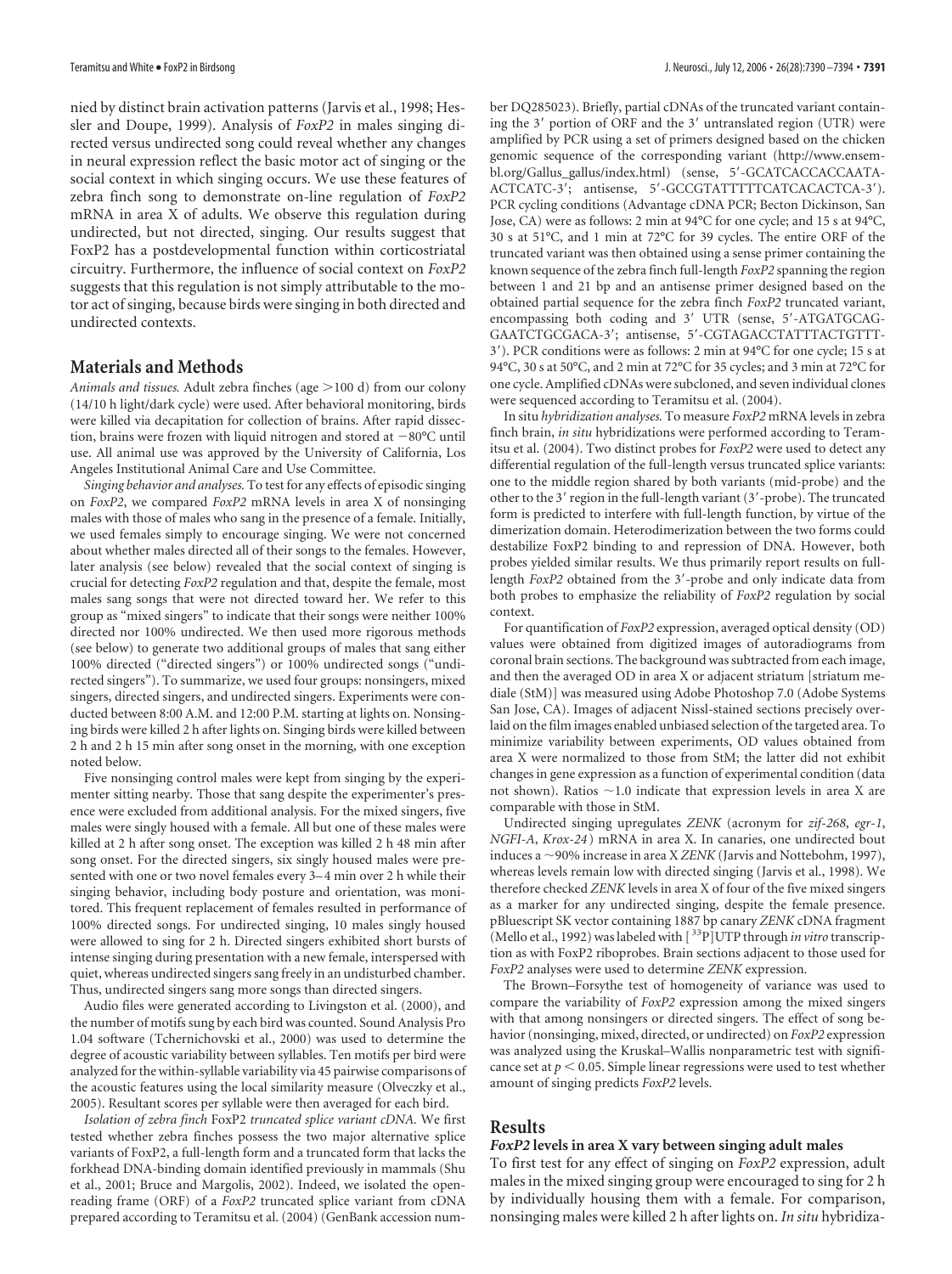

Figure 1. Area X*FoxP2* levels vary between mixed singers. *a*, *FoxP2* levels in area X are similar to those of surrounding StM in nonsingers but appear downregulated in many mixed singers. The variability between mixed singers exceeds that between nonsingers ( $p<0.05$ ). *b*, Top, Average pixel density obtained from line scans through representative images of hemicoronal brain sections (bottom) depict *FoxP2*levels measured at the widest mediolateral extent.*FoxP2*levels in area X of the mixed singer that sang the fewest motifs (88 motifs; right) appear lower than those in the nonsinger (left). c, High *ZENK* expression in area X of mixed singers (right; same bird as in b, right) indicates that, although housed with females, males sang some undirected songs. Left image from a 100% directed singer is shown for comparison. Schematic above indicates neuroanatomical landmarks. Arrowheads indicate area X. P, Pallium; S, striatum; X, area X.

tion analyses were performed on the collected brains using two distinct probes for *FoxP2*, 3'-probe and mid-probe. In the mixed singing group, we found high variability between birds in levels of *FoxP2* in the striatal song nucleus, area X (SD of 0.21;  $n = 5$ ). This variability differed from the more uniform levels observed between nonsinging controls (SD of 0.06;  $n = 5$ ; Brown–Forsythe test,  $p = 0.02$ ) (Fig. 1*a*). Of the five mixed singers, three showed visible downregulation of *FoxP2* in area X compared with the surrounding StM.

Such downregulation was not observed in any of the nonsingers (Fig. 1*b*).

An interesting source of *FoxP2* variability in the singing group could be a difference in the song types sung by each bird. Because mixed singers were individually housed with a female, they could have sung varying proportions of songs directed to her versus songs sung in an undirected manner. Undirected singing induces expression of the immediate early gene *ZENK* in area X (Jarvis et al., 1998), whose expression levels we therefore used to detect any undirected singing. We found robust *ZENK* expression in area X of all birds examined (four of five mixed singers), confirming that their songs were not entirely directed toward the females (Fig. 1*c*).

## *FoxP2* **is acutely downregulated in area X during undirected singing**

To discover whether the two socially distinct singing behaviors have differential effects on *FoxP2* expression, we strictly controlled the social context of singing such that birds sang either 100% directed or 100% undirected songs. Indeed, our method of ensuring 100% directed singing removed the variability of *FoxP2* levels observed previously between the mixed singers (mixed, SD of 0.21,  $n = 5$  vs directed, SD of 0.07,  $n = 6$ ; Brown–Forsythe test,  $p = 0.013$ ). We found a striking and reliable decrease in *FoxP2* expression in area X of undirected singers (3'-probe, 0.87  $\pm$ 0.037, mean  $\pm$  SEM; mid-probe, 0.87  $\pm$  0.028,  $n = 10$ ) (Figs. 2, 3) compared with directed and nonsingers. Such downregulation of



Figure 2. *FoxP2* levels are low in area X of undirected singers. Representative photomicrographs show lower levels of *FoxP2* in area X of an undirected singer detected by both mid-probe and 3'-probes compared with those in a nonsinger or a directed singer.



**Figure 3.** Undirected singing acutely downregulates *FoxP2* in area X. Bar graphs show group and individual values of  $FoxP2$  expression in area X relative to surrounding StM (mean  $\pm$  SEM). Levels in undirected singers (white) are lower than in nonsingers (gray) or directed singers (black) (mid-probe,  $p = 0.0006$ ; 3'-probe,  $p = 0.0005$ ). Nonsinging data are the same as shown in Figure 1.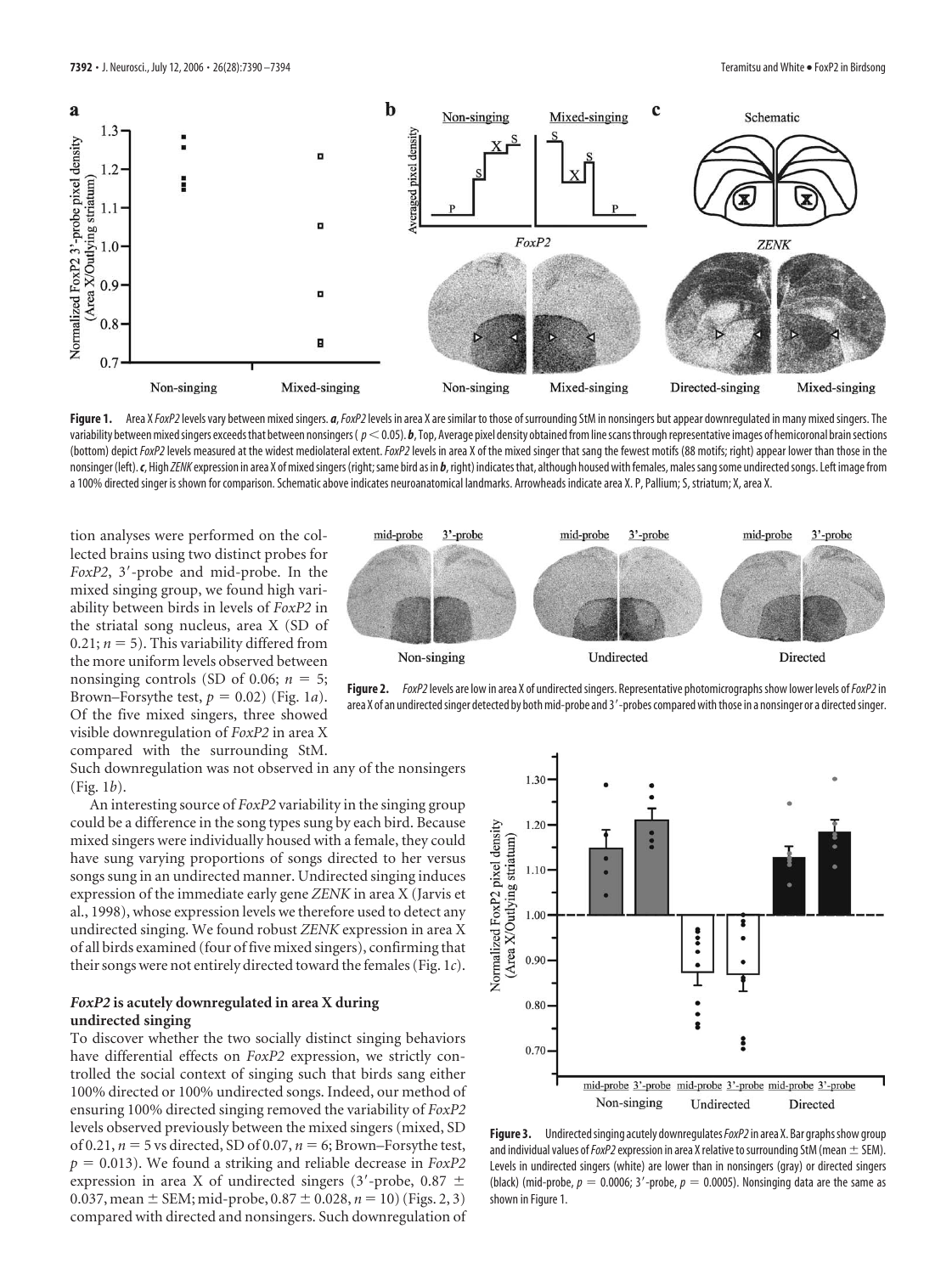

**Figure 4.** Trends in the correlation between *FoxP2* and singing differ between directed (black;  $p = 0.26$ ) and undirected (white;  $p = 0.18$ ) singers.

*FoxP2* was never observed in directed singers (3'-probe, 1.19  $\pm$ 0.027; mid-probe, 1.13  $\pm$  0.024;  $n = 6$ ) or in nonsingers (3'probe, 1.21  $\pm$  0.027; mid-probe, 1.15  $\pm$  0.042). Similar results were obtained for both probes (Kruskal–Wallis test, 3'-probe, p  $= 0.0005$ ; mid-probe,  $p = 0.0006$ ) (Figs. 2, 3), indicating either parallel regulation for the two splice variants or that any independent changes in the truncated transcript are below our level of detection.

## **Effects of social context**

Directed singers sang fewer motifs than undirected singers ( *p* 0.0014; directed, range of 79–258, mean  $\pm$  SEM of 160.2  $\pm$  26.7, vs undirected, range of 274–894, mean  $\pm$  SEM of 481.7  $\pm$  68.6), likely reflecting characteristics inherent to the behaviors (see Materials and Methods). Directed singers also had higher syllable similarity than undirected singers ( $p = 0.04$ ; directed, range of 87–91% similar, mean  $\pm$  SEM of 89  $\pm$  0.6% vs undirected, range of 82–90%, mean  $\pm$  SEM of 86  $\pm$  0.9%) as shown previously (Olveczky et al., 2005). Within the undirected singers, neither syllable similarity (3'-probe,  $n = 10$ ;  $R^2 = 0.09$ ;  $p = 0.4$ ) nor the amount of singing correlated with the extent of *FoxP2* downregulation (Fig. 4).

## **Discussion**

FOXP2 has been directly linked to speech through four independent cases in which mutations in the FOXP2 coding sequence are accompanied by orofacial dyspraxia (Lai et al., 2001; Liegeois et al., 2003; MacDermot et al., 2005; Zeesman et al., 2006) and abnormalities in corticostriatal circuitry controlling voluntary orofacial movements (Liegeois et al., 2003). It seems clear that FOXP2 is required for development of circuits that later support speech (Liegeois et al., 2003). Whether FOXP2 is necessary solely for the formation of these circuits or also has an on-line role during their function was not known. Here, we used the zebra finch, a well characterized vocal learning model, to test for behavioral regulation of *FoxP2* in adults during production of their learned songs. Within area X, the striatal region specialized for birdsong (Sohrabji et al., 1990), we observe acute changes in *FoxP2* levels after singing. Because both song learning and song circuit development is complete in adult zebra finches, our findings expand the focus of FoxP2 function from the formation to the actual use of such circuitry.

This on-line regulation of *FoxP2* in adult zebra finches

prompts the question of whether the human FOXP2 cases are purely developmental (Hurst et al., 1990; Watkins et al., 2002). Foxp2 is involved in lung, gut, heart, and brain development (Shu et al., 2001; Lai et al., 2003), yet the deficits of affected individuals appear confined to brain (Vargha-Khadem et al., 2005). Among Fox transcription factors, the FoxP subfamily has the unique ability to heterodimerize among its members to repress transcription of common gene targets (Li et al., 2004). Given that *FoxP1* and *FoxP4* are coexpressed with *FoxP2* in lung (Lu et al., 2002) and brain (Ferland et al., 2003; Teramitsu et al., 2004; Scharff and Haesler, 2005), these molecules might compensate for one another developmentally. In contrast, FOXP1 and FOXP4 might be unable to substitute for a more immediate on-line function of FOXP2 in mature neural circuitry, producing a disorder restricted to brain function. The deficits in affected humans may thus reflect a lack of on-line function, in addition to developmental defects.

Our data also suggest that *FoxP2* in adult zebra finches is regulated in a manner that depends not only on the motor act itself but also on the social context: during undirected singing, *FoxP2* is downregulated in area X, but, during directed singing, *FoxP2* levels are stable. If FoxP2 were simply involved in vocal– motor production, we should have observed similar regulation by directed and undirected singing because the two behaviors involve the same motor apparati. We did not. The very site of regulation, area X, is not thought to play a role in adult vocal production (Sohrabji et al., 1990). It is, however, a part of the anterior forebrain pathway, a specialized circuit within the avian equivalent of the mammalian cortico– basal– ganglia loop, which continues to modulate song on-line in adulthood (Kao et al., 2005). In undirected singing, neural activity increases and becomes more variable in area X (Hessler et al., 1999), accompanied by a subtle but significant increase in syllable variability compared with directed singing (Olveczky et al., 2005). Such variability is hypothesized to reflect the subtle motor exploration used in the reinforcement of learned song in adults (Doya and Sejnowski, 1995).

Downregulation of *FoxP2*, a transcriptional repressor, in area X during undirected singing might de-repress molecules related to exploratory behavior. We thus tested whether the amount of *FoxP2* downregulation and the degree of motor stability were correlated in undirected singers. We found that undirected singers produce less stable, and thus more variable, syllables than directed singers, as shown previously (Olveczky et al., 2005). However, the syllable variability within our undirected singers did not correlate with the extent of *FoxP2* downregulation. The small range of variability in these adult songs (82–90%) may preclude detection of any such correlation. Future studies in young birds that produce more variable songs may be more revealing.

Undirected singers sang more than directed singers. However, this difference is unlikely to account for the difference in *FoxP2* downregulation for four reasons: (1) directed singers sang on average  $>88$  motifs, an amount that was sufficient for producing downregulation in a mixed singer (area X/StM OD ratio of 0.88) (Fig. 1*b*); (2) there was no correlation between the amount of singing and the amount of downregulation when birds sang under mixed ( $n = 5$ ;  $R^2 = 0.28$ ;  $p = 0.36$ ) or undirected conditions, despite the increased sample size for the undirected group (*n* 10;  $R^2 = 0.21$ ;  $p = 0.18$ ) (Scharff and Haesler, 2005); (3) a positive trend in the relationship between the number of motifs and *FoxP2* levels observed in directed singers contradicts the negative trend in undirected singers (Fig. 4); and (4) there is precedence